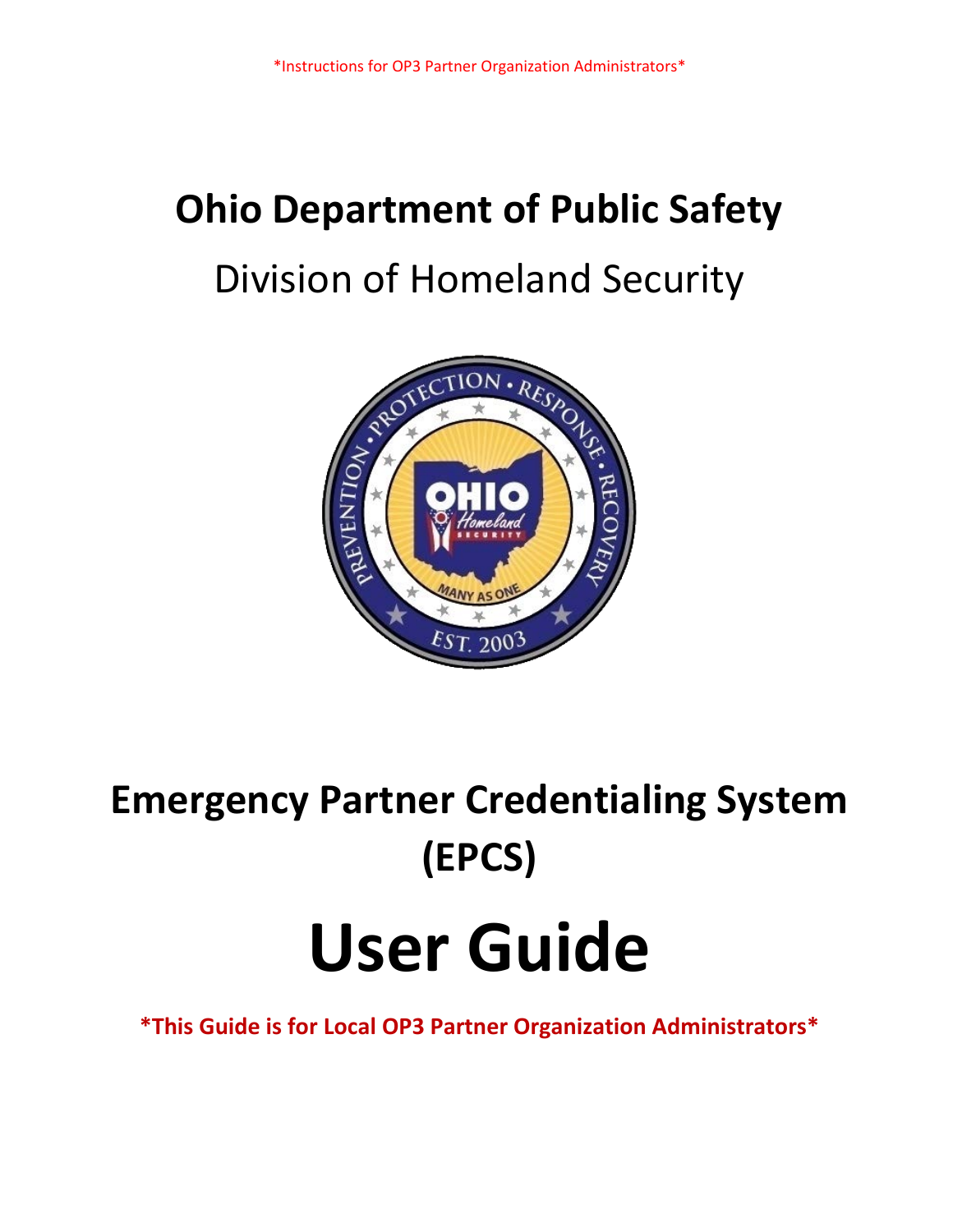## Table of Contents

**UNCLASSIFIED / FOR OFFICIAL USE ONLY:** This database was created by the Ohio Division of Homeland Security and Ohio Department of Public Safety for the purpose of distributing information to registered users. Unauthorized use or access of this system is prohibited and subject to prosecution under O.R.C 2913.04 (Unauthorized use of computer, cable, or telecommunication property). The information, data, and throughput in and from this system is confidential under exemptions to Ohio's public records law (O.R.C 149.43 and/or 149.433) and therefore not subject to public disclosure or release. This is a secured area and unauthorized entries are traced.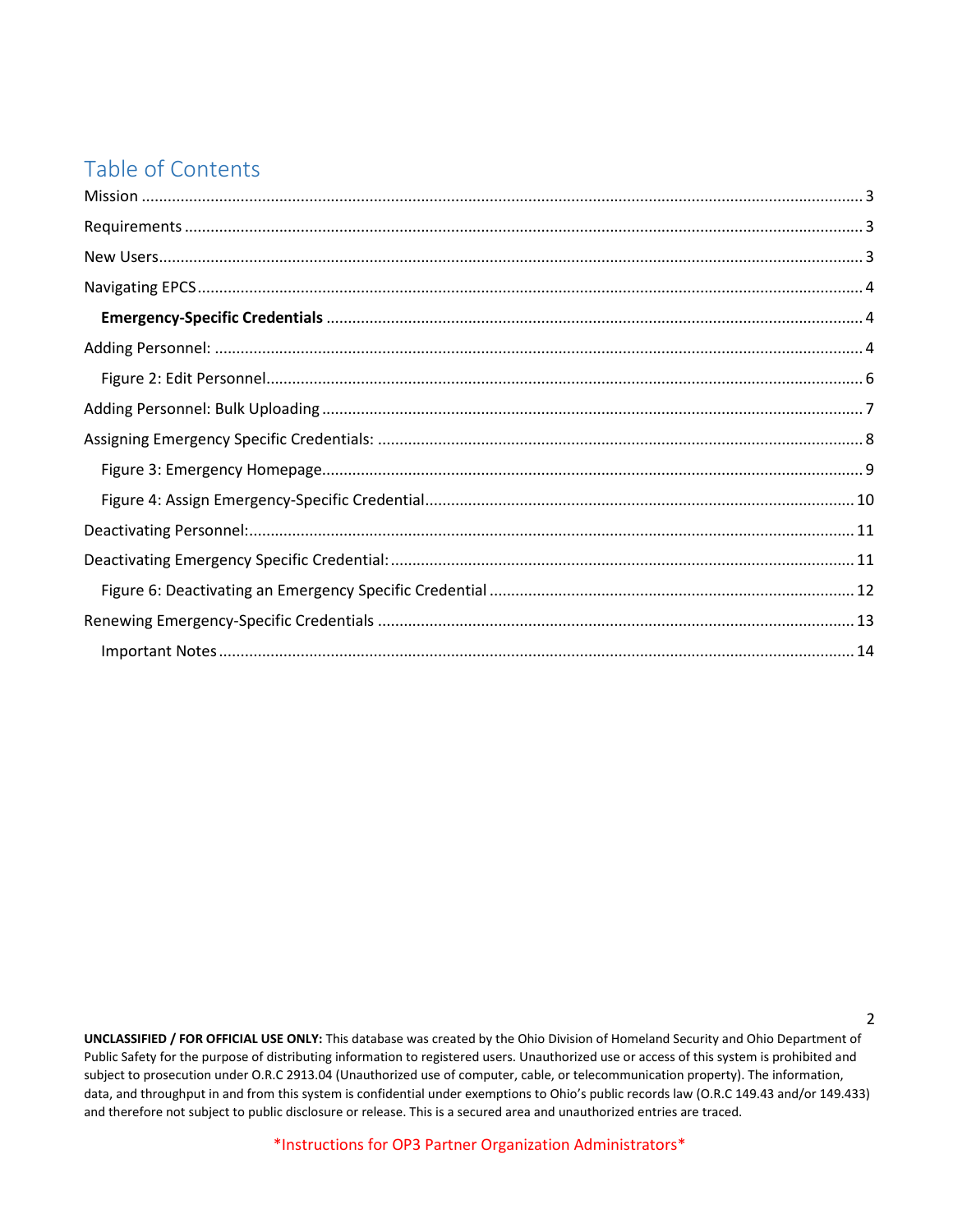#### <span id="page-2-0"></span>Mission

The Emergency Partner Credentialing System (EPCS) was created to give Ohio Homeland Security's OP3 Private Partners the opportunity to aid their communities in the wake of an emergency or disaster. This database will allow OP3 Private Partners to credential personnel for emergencies, giving them access through law enforcement checkpoints.

#### <span id="page-2-1"></span>Requirements

- Internet Connection
- CIMS OP3 Local Admin Account

#### <span id="page-2-2"></span>New Users

The application process begins at the CIMS homepage, which can be foun[d here.](https://services.dps.ohio.gov/CIMS/Public/Login.aspx?ReturnUrl=%2fCIMS%2fSecure%2fAdmin%2fContacts%2fAddEditContact.aspx%3fUser%3d1&User=1) Any CIMS applicant should apply with the intent of sharing information and building partnerships with State and local entities, focusing on reporting potential acts of terrorism, suspicious activity, and violent crimes

CIMS applications are submitted to CIMS Administration, which are representatives of Ohio Homeland Security's Strategic Analysis and Information Center (SAIC). Upon receiving an application, CIMS Administration will ensure that the email of the applicant is verified, and that (at times when an active emergency is **not** declared in CIMS) the applicant's supervisor approves the need for a CIMS account. Once the approval is given, the application is processed and the applicant will receive a CIMS automated email with the initial password and login instructions.

**UNCLASSIFIED / FOR OFFICIAL USE ONLY:** This database was created by the Ohio Division of Homeland Security and Ohio Department of Public Safety for the purpose of distributing information to registered users. Unauthorized use or access of this system is prohibited and subject to prosecution under O.R.C 2913.04 (Unauthorized use of computer, cable, or telecommunication property). The information, data, and throughput in and from this system is confidential under exemptions to Ohio's public records law (O.R.C 149.43 and/or 149.433) and therefore not subject to public disclosure or release. This is a secured area and unauthorized entries are traced.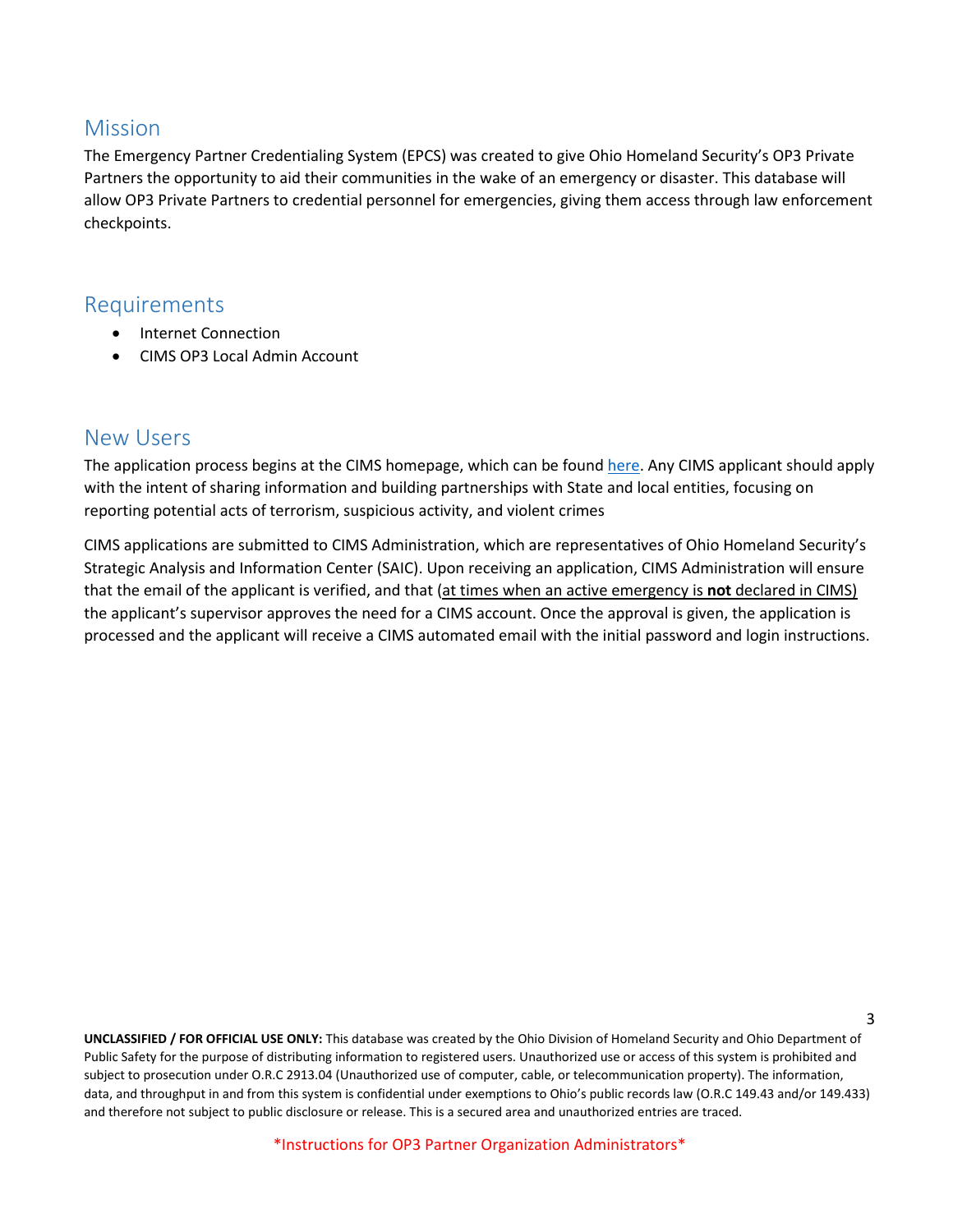#### **HOME** Search Contacts Scrap Dealer **ADMINISTRATION** MODULE ADMIN **INFRASTRUCTURE EPCS Emergency Specific Credentials** Personnel **EDUCATION RESOURCES TRAINING** LE SHSP **Fire ERP LERP** Chempack ERP Strategic Plan **Edit Profile** Video Archive Library

## <span id="page-3-0"></span>Navigating EPCS

Use the following link to login to the Communication Information & Management System (CIMS): [https://services.dps.ohio.gov/CIMS/Public/Login.aspx.](https://services.dps.ohio.gov/CIMS/Public/Login.aspx)

• Enter your username and password.

The EPCS menu on the left hand side of CIMS will allow you to maneuver through the EPCS platform. There are two menu options that will open when the EPCS option is selected. These menu options should include *"Emergency Specific Credentials" and "Personnel".*

#### <span id="page-3-1"></span>Emergency-Specific Credentials

Displays all current active emergencies. The credentials button next to each emergency allows the OP3 Local Administrator the ability to assign a credential to any of the personnel they have added. The credentials that are activated from this page **expire 45 days** from the date of activation. You may also search for past emergencies in the search box at the bottom of the page.

**COVID-19 Operations:** Typically, credentials expire after 45 days from issuance. During this time we have extended credentials to now show an expiration date of July 1, 2020. We will reassess if this needs to be extended past July 1.

## <span id="page-3-2"></span>Adding Personnel:

Select **Personnel** from the menu on the left hand side of the screen (*see figures below*).

- Click on the "*Add Personnel*" button located at the top of the page.
	- o Fill in all required fields
	- $\circ$  If you utilize rental or fleet vehicles you may select that option and refrain from designating a particular vehicle. However, if you know what vehicle they will have, please fill in the fields.
- Select the "*Save Personnel*" button at the bottom of the page.
	- o Confirm that you wish to save by selecting "*OK*" in the first pop up and "*Close*" in the second window that follows.
- You will then be automatically directed back to the "*Personnel*" homepage.
- From there you can add additional personnel or edit information on the already existing personnel.

**UNCLASSIFIED / FOR OFFICIAL USE ONLY:** This database was created by the Ohio Division of Homeland Security and Ohio Department of Public Safety for the purpose of distributing information to registered users. Unauthorized use or access of this system is prohibited and subject to prosecution under O.R.C 2913.04 (Unauthorized use of computer, cable, or telecommunication property). The information, data, and throughput in and from this system is confidential under exemptions to Ohio's public records law (O.R.C 149.43 and/or 149.433) and therefore not subject to public disclosure or release. This is a secured area and unauthorized entries are traced.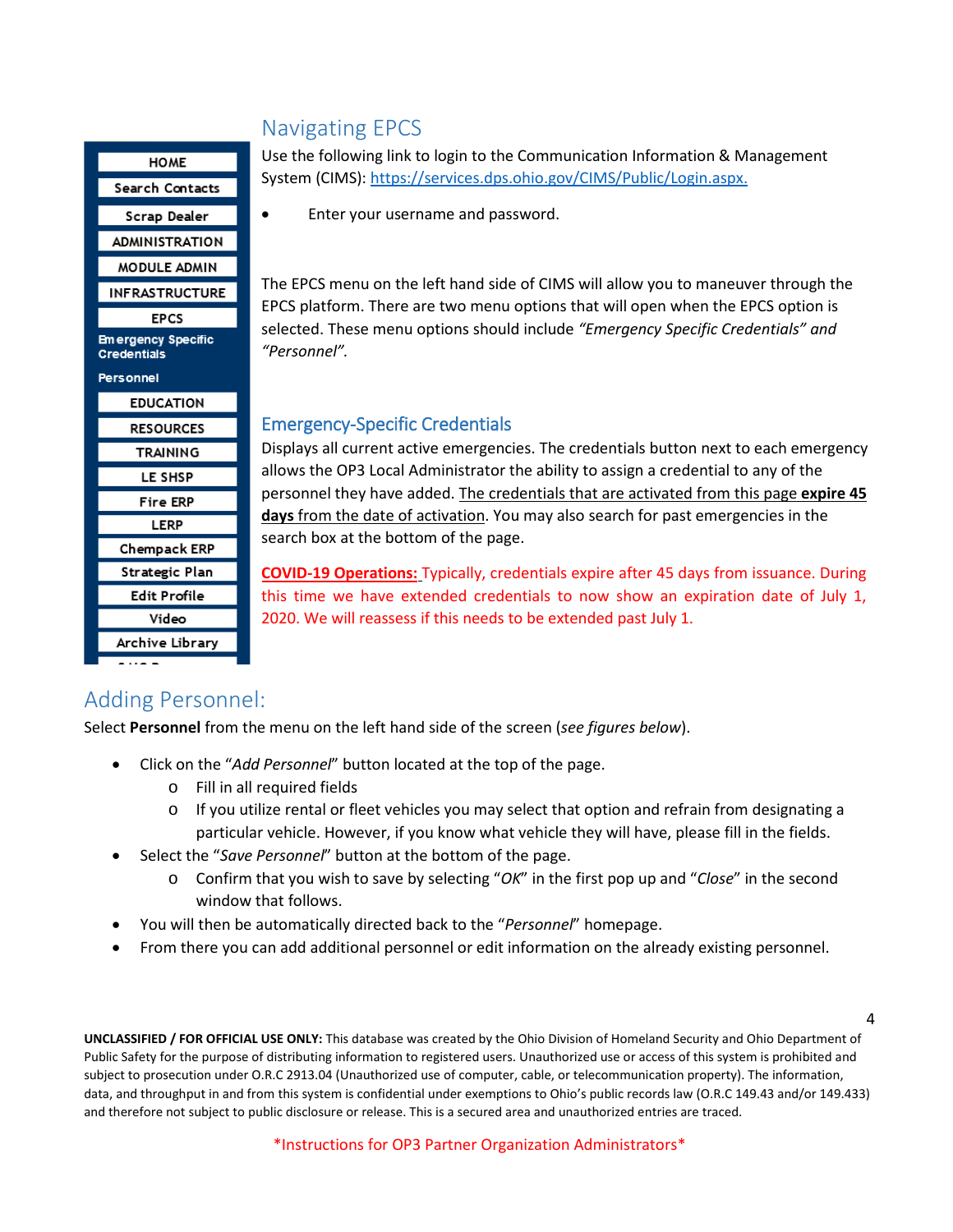#### Figure 1: Personnel Homepage

|    |   | <b>PERSONNEL HOMEPAGE</b>                 |                                                                                                          |                                   |                  |   |                    |  |  |
|----|---|-------------------------------------------|----------------------------------------------------------------------------------------------------------|-----------------------------------|------------------|---|--------------------|--|--|
|    |   |                                           | To Add an individual, select the "Add Personnel" button.                                                 |                                   |                  |   |                    |  |  |
|    |   |                                           | To Edit/Deactivate an individual, click on the pencil icon next to their name                            |                                   |                  |   |                    |  |  |
|    |   |                                           |                                                                                                          | <b>Add Personnel</b>              |                  | A | B                  |  |  |
|    |   | <b>Existing Personnel</b>                 |                                                                                                          |                                   |                  |   |                    |  |  |
|    |   | Company                                   | <b>First Name</b>                                                                                        | <b>Middle Initial</b>             | <b>Last Name</b> |   | <b>Status Edit</b> |  |  |
|    |   | <b>Kroger Company</b>                     | Robin                                                                                                    |                                   | Cook             |   | Active             |  |  |
|    |   | <b>Kroger Company</b>                     | Johnson                                                                                                  |                                   | George           |   | Active             |  |  |
|    |   | <b>Total Personnel: (2)</b>               |                                                                                                          |                                   |                  |   |                    |  |  |
|    |   | $\bullet$<br><b>Search For Personnel.</b> |                                                                                                          |                                   |                  |   |                    |  |  |
|    |   | <b>Company Name</b>                       | <b>Kroger Company</b>                                                                                    |                                   |                  |   |                    |  |  |
|    |   | <b>First Name</b>                         |                                                                                                          |                                   |                  |   |                    |  |  |
|    |   | <b>Last Name:</b>                         |                                                                                                          |                                   |                  |   |                    |  |  |
|    |   | Status:                                   | Active Inactive All                                                                                      |                                   |                  |   |                    |  |  |
|    |   |                                           | <b>Search</b>                                                                                            | Clear                             |                  |   |                    |  |  |
|    |   |                                           |                                                                                                          |                                   |                  |   |                    |  |  |
|    | D | <b>Export To Excel</b>                    |                                                                                                          |                                   |                  |   |                    |  |  |
|    |   |                                           |                                                                                                          | <b>Back to Emergency Homepage</b> |                  |   |                    |  |  |
|    |   |                                           |                                                                                                          |                                   |                  |   |                    |  |  |
| A) |   |                                           | Status Column - This column displays whether a personnel is considered Active or Inactive. Only Active   |                                   |                  |   |                    |  |  |
|    |   | personnel can be assigned credentials.    |                                                                                                          |                                   |                  |   |                    |  |  |
|    |   |                                           |                                                                                                          |                                   |                  |   |                    |  |  |
| B) |   |                                           | Edit Column - This column allows users to edit the personnel's information and update their status to    |                                   |                  |   |                    |  |  |
|    |   |                                           |                                                                                                          |                                   |                  |   |                    |  |  |
|    |   |                                           | Inactive. In order to change a personnel's status to Inactive you must deactivate them (see figure 2).   |                                   |                  |   |                    |  |  |
|    |   |                                           |                                                                                                          |                                   |                  |   |                    |  |  |
| C) |   |                                           | Search For Personnel - This search box allows users to search for specific personnel in their company by |                                   |                  |   |                    |  |  |
|    |   | either name or activation status.         |                                                                                                          |                                   |                  |   |                    |  |  |

**D) Export to Excel –** This feature allows the user to export personnel data into excel format.

**UNCLASSIFIED / FOR OFFICIAL USE ONLY:** This database was created by the Ohio Division of Homeland Security and Ohio Department of Public Safety for the purpose of distributing information to registered users. Unauthorized use or access of this system is prohibited and subject to prosecution under O.R.C 2913.04 (Unauthorized use of computer, cable, or telecommunication property). The information, data, and throughput in and from this system is confidential under exemptions to Ohio's public records law (O.R.C 149.43 and/or 149.433) and therefore not subject to public disclosure or release. This is a secured area and unauthorized entries are traced.

5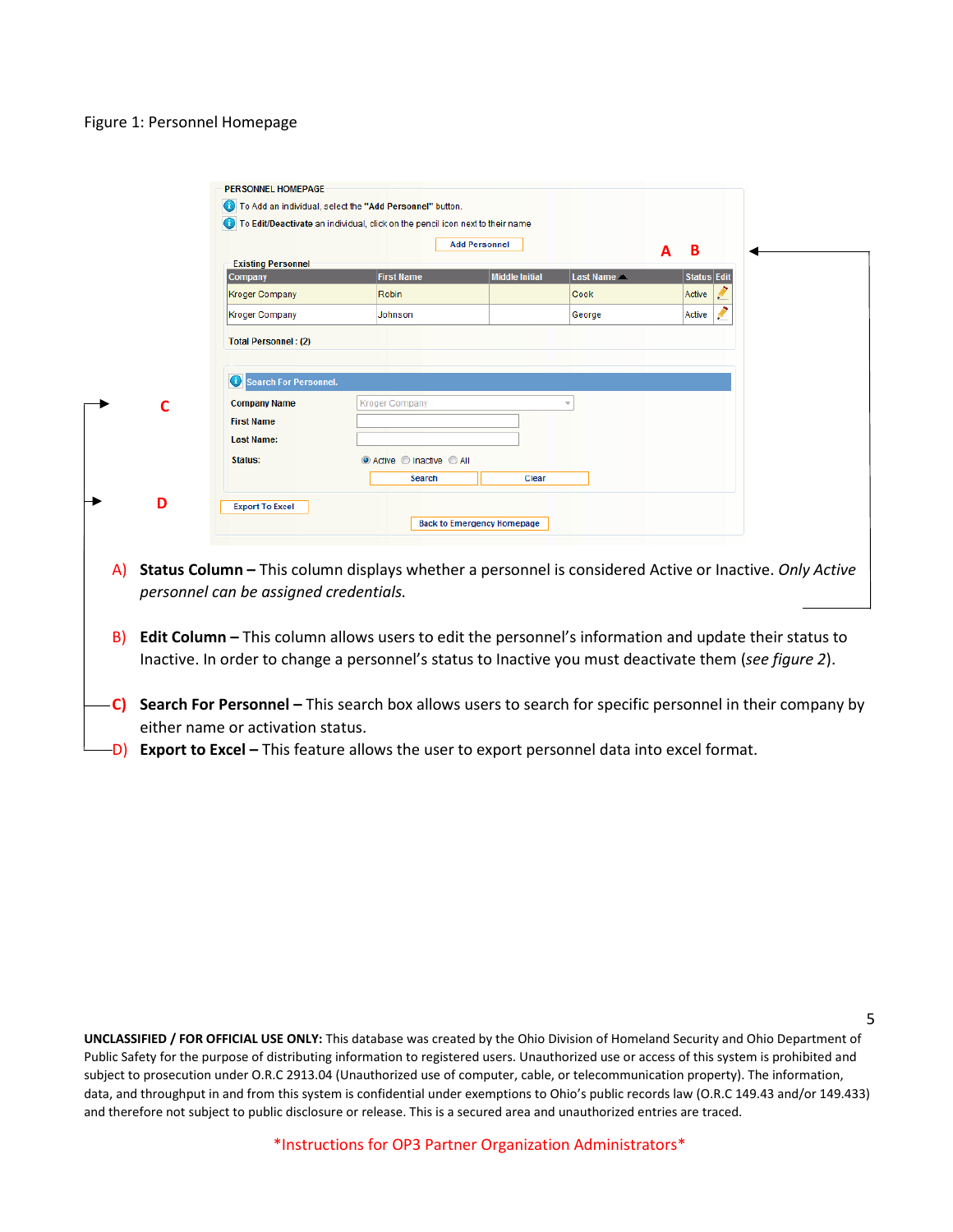#### <span id="page-5-0"></span>Figure 2: Edit Personnel

| <b>Personnel Information</b> |                                      |
|------------------------------|--------------------------------------|
| * are required fields.       |                                      |
| First Name:*                 | Benjamin                             |
| Middle Initial:              | (1 character only)                   |
| Last Name:*                  | Ball                                 |
| <b>Job Title:</b>            | Global Security Ops Center associate |
| State ID/DL Number:*         | RJ12345                              |
| Issue State:*                | Ohio<br>▼                            |
| Phone: *                     | (614) 580-7177<br>(XXX)-XXX-XXXX     |
| Phone Carrier: *             | <b>Verizon Wireless</b><br>۰         |
| Email:*                      | ben ball@abercrombie.com             |

Check if using a Rental or Fleet Vehicle: **A**

| Make:                 | Ford           |
|-----------------------|----------------|
| Model:                | Escape         |
| Year:                 | 2004<br>(YYYY) |
| License Plate Number: | <b>FYT5462</b> |
| <b>Issue State:</b>   | Ohio           |

| <b>Status</b>            |                       | В | <b>Deactivate This Personnel</b> |
|--------------------------|-----------------------|---|----------------------------------|
| Status:                  | <b>Active</b>         |   |                                  |
| Has Active Credentials?: | <b>No</b>             |   |                                  |
| Added By:                | <b>BenjaminN Ball</b> |   |                                  |
| Added Date:              | 12/9/2015             |   |                                  |
| Modified By:             | <b>BenjaminN</b> Ball |   |                                  |
| Modified Date:           | 12/9/2015             |   |                                  |

**A) Is Rental Or Fleet Vehicle –** You can select this option if your company utilizes the use of Rental or Fleet cars and you're unsure of what vehicle they will be taking. **B) Deactivate This Personnel –** This

link will update a personnel's status to Inactive on both this page and in the "*Status*" column on the Personnel Homepage. This link is the only way to prevent personnel from receiving credentials; personnel cannot be deleted from the system.

**UNCLASSIFIED / FOR OFFICIAL USE ONLY:** This database was created by the Ohio Division of Homeland Security and Ohio Department of Public Safety for the purpose of distributing information to registered users. Unauthorized use or access of this system is prohibited and subject to prosecution under O.R.C 2913.04 (Unauthorized use of computer, cable, or telecommunication property). The information, data, and throughput in and from this system is confidential under exemptions to Ohio's public records law (O.R.C 149.43 and/or 149.433) and therefore not subject to public disclosure or release. This is a secured area and unauthorized entries are traced.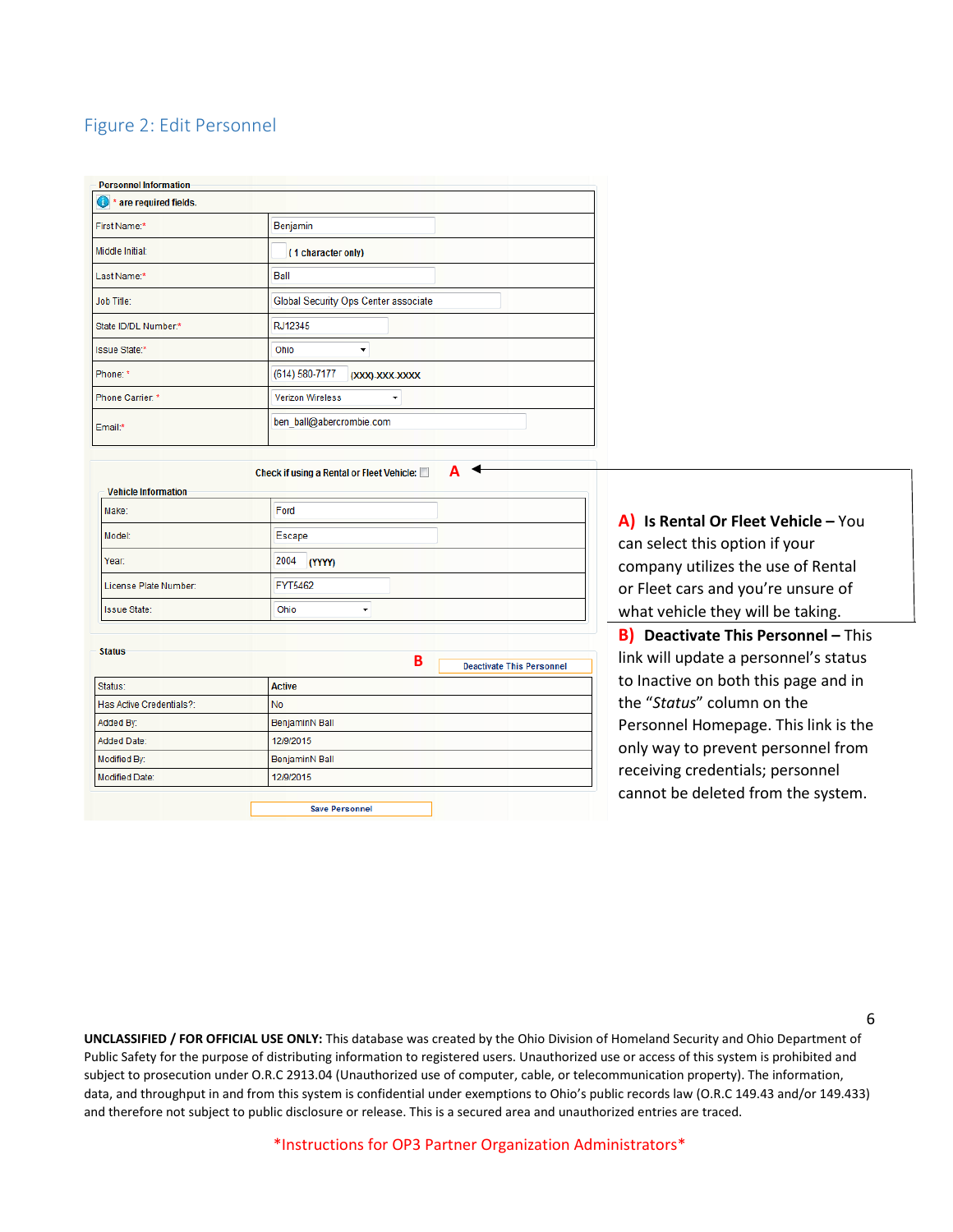## <span id="page-6-0"></span>Adding Personnel: Bulk Uploading

Select **Personnel** from the menu on the left hand side of the screen.

- Click on the "*Bulk Upload Personnel*" button located at the top of the page.
	- o Download the CSV file template at the top of the page:
		- O Please submit your personnel list using the following CSV file template. (Click Here for the template)
	- . o After downloading the CVS file template, save as a CSV file to your computer, and fill in all the required information.
	- o Helpful tips when using the bulk upload template:
		- State abbreviations must be used rather than the full state's name. For example, "OH" instead of "Ohio".
		- The phone carrier code must be used rather than the official phone carrier name. A list of phone carrier codes can be found on the "Bulk Upload Personnel Page" next to "Phone Carrier".
		- Out-of-State driver's license numbers should refrain from using dashes or extra spaces.
		- Email addresses must be checked prior to adding personnel. Invalid emails will prevent users from obtaining credentials.
		- Avoid adding extra spaces before and after words. This could prevent the template from uploading properly.
- Select the saved CSV file by clicking "*Browse*" button at the bottom of the page. Then click "*Bulk Upload Personnel*" once the file is selected.
	- Browse... **Select File: Bulk Upload Personnel** .
	- o Confirm that you wish to save by selecting "*OK*" in the first pop up and "*Close*" in the second window that follows.
- You will then be automatically directed back to the "*Personnel*" homepage.
- From there you can add additional personnel or edit information on the already existing personnel.

**UNCLASSIFIED / FOR OFFICIAL USE ONLY:** This database was created by the Ohio Division of Homeland Security and Ohio Department of Public Safety for the purpose of distributing information to registered users. Unauthorized use or access of this system is prohibited and subject to prosecution under O.R.C 2913.04 (Unauthorized use of computer, cable, or telecommunication property). The information, data, and throughput in and from this system is confidential under exemptions to Ohio's public records law (O.R.C 149.43 and/or 149.433) and therefore not subject to public disclosure or release. This is a secured area and unauthorized entries are traced.

7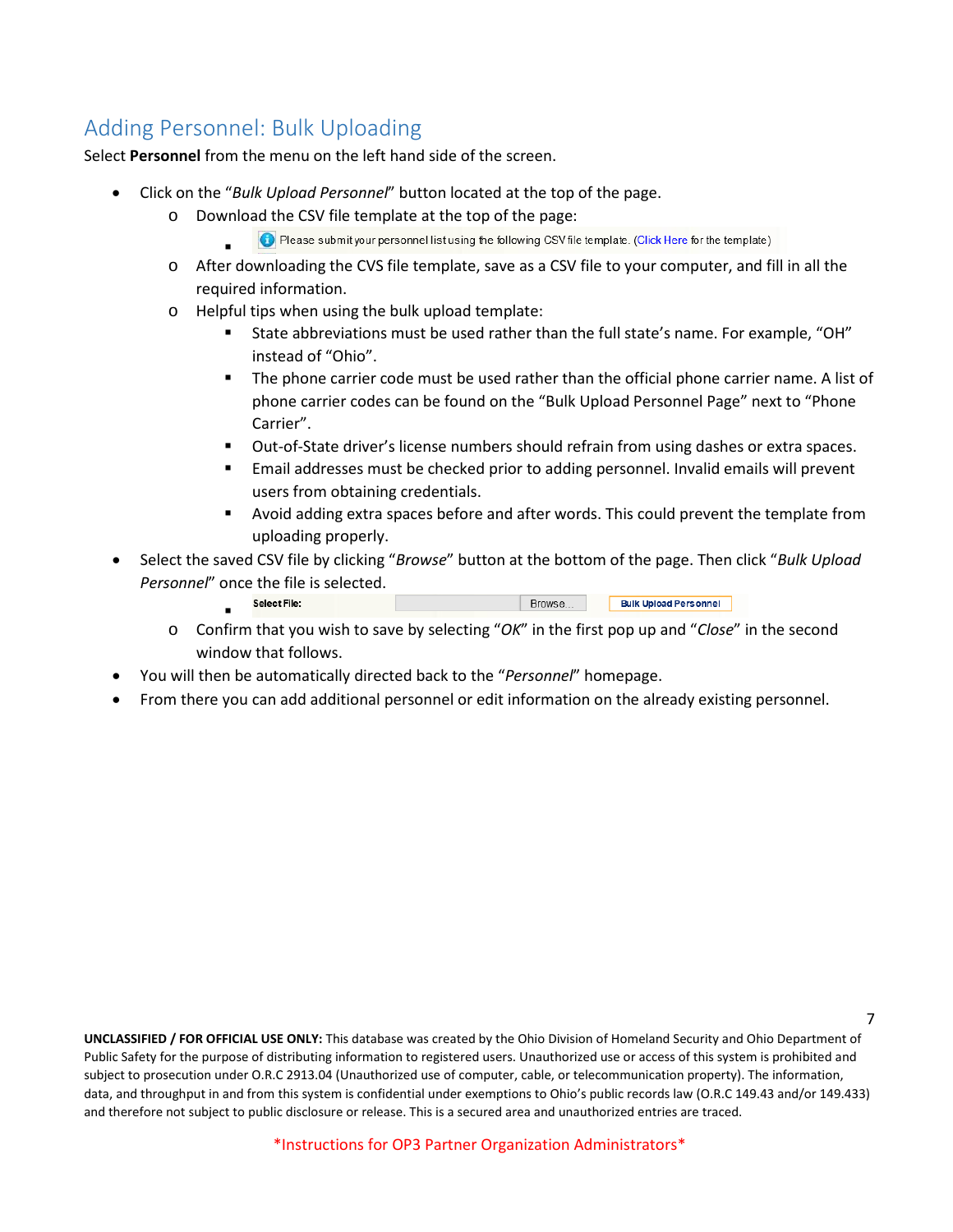## <span id="page-7-0"></span>Assigning Emergency Specific Credentials:

Select **Emergency Specific Credentials** from the menu on the left hand side of the screen (*see figures below).*

- You will find a list of pre-designated emergencies. Each emergency will have information that includes the location, the emergency type, and a basic description of the emergency. *These are populated by The Ohio Department of Public Safety.*
- Select the *"Credentials"* button for the disaster/emergency you wish to send personnel.
- Select the "*Assign Credential*" button that appears in the center of the screen.
	- o This will take you to a new page where you can select personnel to credential. This drop down menu will only display those who are active personnel without assigned credentials for that specific disaster.
- Once you select a personnel from that list, the personnel's information will auto populate.
	- o After you have confirmed that the information is correct, select "*Assign Credential*" at the top of the screen. Confirm that you wish to save by selecting "*OK*" in the first pop up and "*Close*" in the second window that follows.
- You will then be directed back to the "*Assign Credential*" page for the emergency you had initially chosen to send personnel.
	- o From there you can either assign more credentials or select the "*Click for Emergency Specific Homepage*" button to select another emergency.

**UNCLASSIFIED / FOR OFFICIAL USE ONLY:** This database was created by the Ohio Division of Homeland Security and Ohio Department of Public Safety for the purpose of distributing information to registered users. Unauthorized use or access of this system is prohibited and subject to prosecution under O.R.C 2913.04 (Unauthorized use of computer, cable, or telecommunication property). The information, data, and throughput in and from this system is confidential under exemptions to Ohio's public records law (O.R.C 149.43 and/or 149.433) and therefore not subject to public disclosure or release. This is a secured area and unauthorized entries are traced.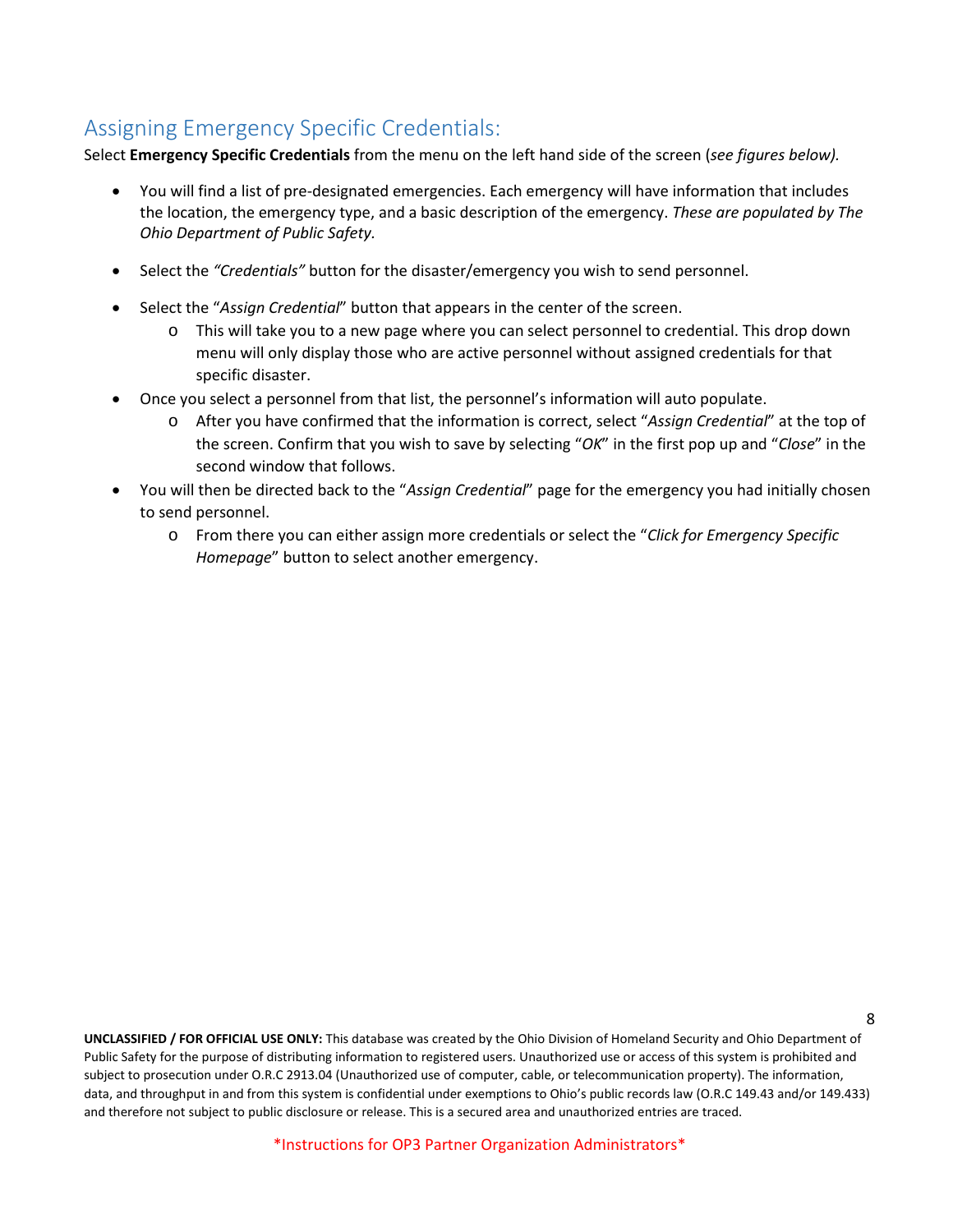#### <span id="page-8-0"></span>Figure 3: Emergency Homepage

| Location                           | <b>Disaster Type</b> | <b>Description</b>                                                                                          | <b>Status</b> | <b>Issue</b>       |
|------------------------------------|----------------------|-------------------------------------------------------------------------------------------------------------|---------------|--------------------|
| Batavia (TEST)                     | Flooding             | Major flooding in residential areas. (TEST)                                                                 | Active        | <b>Credentials</b> |
| Columbus (TEST)                    | Winter Weather       | Columbus has received 14 inches of snow and has<br>been issued a Level 3 snow emergency (TEST)              | Active        | <b>Credentials</b> |
| Greater<br>Columbus Area<br>(TEST) | Winter Weather       | 10" of snow in Greater Columbus Area - High St.<br>closed due to Snow (TEST)                                | Active        | <b>Credentials</b> |
| Middletown<br>(TEST)               | Flooding             | The Great Miami River has flooded due to heavy rain,<br>blocking State Route 73 East and West Bound. (TEST) | Active        | <b>Credentials</b> |
| Norwood (TEST)                     | <b>Power Failure</b> | A car accident has left the entire city (20,000 pop.)<br>without power. (TEST)                              | Active        | <b>Credentials</b> |
|                                    |                      | 12                                                                                                          |               |                    |
| Search for Emergency               |                      |                                                                                                             |               |                    |
| Location                           |                      |                                                                                                             | <b>Month</b>  | Year               |
| <b>Disaster Type</b>               |                      |                                                                                                             | Date Select   | Select             |
| <b>Status</b>                      | Active Inactive      |                                                                                                             |               |                    |
|                                    |                      | Search<br>Clear                                                                                             |               |                    |
|                                    |                      |                                                                                                             |               |                    |
| <b>Export To Excel</b>             | D                    |                                                                                                             |               |                    |

**D) Export to Excel –** This feature allows the user to export emergency data into excel format.

**UNCLASSIFIED / FOR OFFICIAL USE ONLY:** This database was created by the Ohio Division of Homeland Security and Ohio Department of Public Safety for the purpose of distributing information to registered users. Unauthorized use or access of this system is prohibited and subject to prosecution under O.R.C 2913.04 (Unauthorized use of computer, cable, or telecommunication property). The information, data, and throughput in and from this system is confidential under exemptions to Ohio's public records law (O.R.C 149.43 and/or 149.433) and therefore not subject to public disclosure or release. This is a secured area and unauthorized entries are traced.

9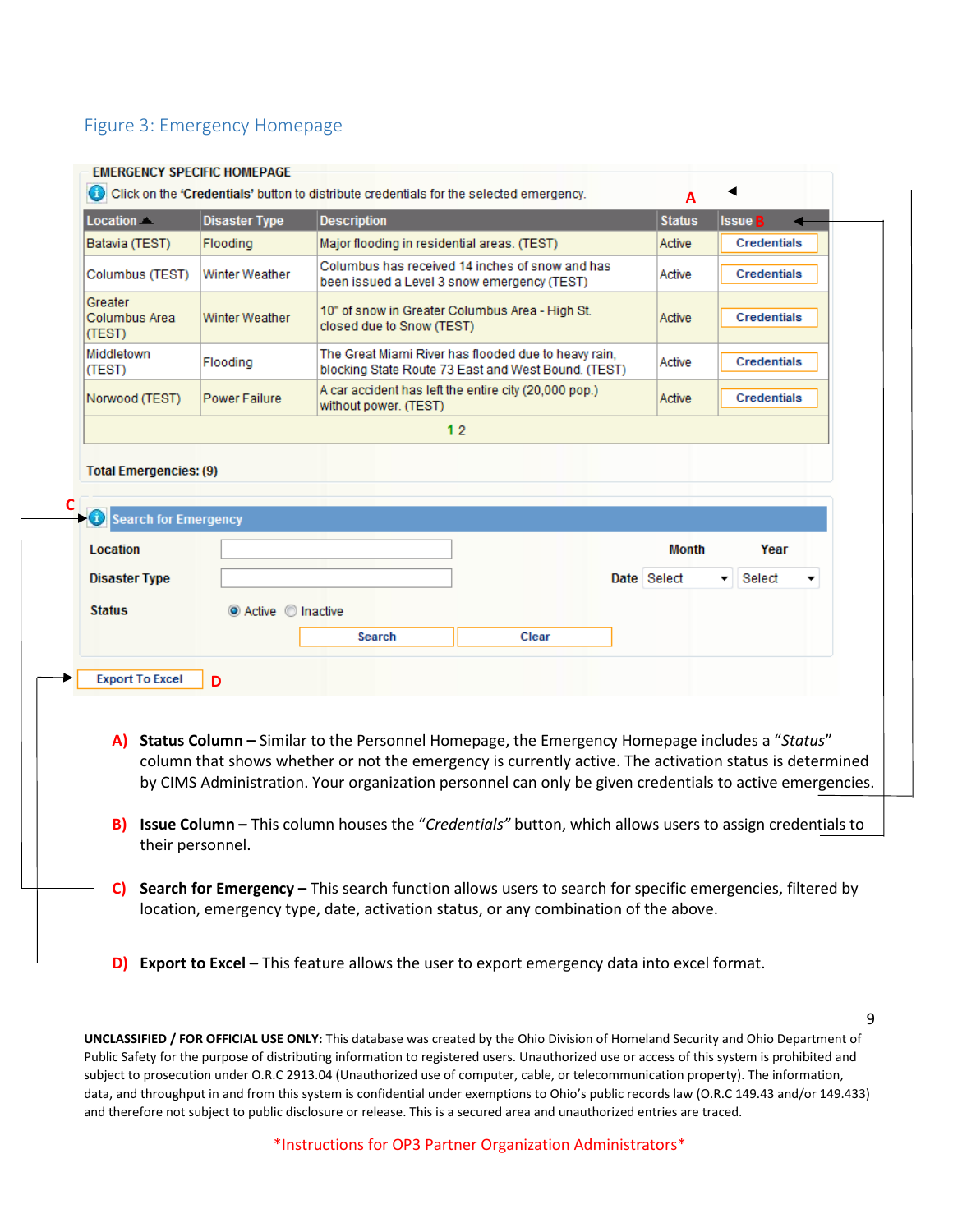#### <span id="page-9-0"></span>Figure 4: Assign Emergency-Specific Credential

| Location                                                                                         | Batavia (TEST)           |                                                                                                                 |                          |
|--------------------------------------------------------------------------------------------------|--------------------------|-----------------------------------------------------------------------------------------------------------------|--------------------------|
| <b>Disaster Type</b>                                                                             | Flooding                 |                                                                                                                 |                          |
| Description                                                                                      |                          | Major flooding in residential areas. (TEST)                                                                     |                          |
| If personnel or vehicle information has changed, click 'Edit Personnel'.<br><b>Company Name:</b> |                          | Select the personnel and click on the 'Assign Credential' button to send the credential.<br>Abercrombie & Fitch | ▼                        |
| Personnel with no active credentials:                                                            |                          | A Ball, Benjamin<br>▼                                                                                           | <b>Assign Credential</b> |
| <b>Personnel Information</b>                                                                     |                          |                                                                                                                 |                          |
| First Name:                                                                                      | Benjamin                 |                                                                                                                 |                          |
| Middle Initial:                                                                                  |                          |                                                                                                                 |                          |
| Last Name:                                                                                       | Ball                     |                                                                                                                 |                          |
| Position:                                                                                        |                          | Global Security Ops Center associate                                                                            |                          |
| State ID/DL Number:                                                                              | RJ12345                  |                                                                                                                 |                          |
| <b>Issued State:</b>                                                                             | Ohio                     |                                                                                                                 |                          |
| Phone:                                                                                           | (614) 580-7177           |                                                                                                                 |                          |
| Email:                                                                                           | ben_ball@abercrombie.com |                                                                                                                 |                          |
| <b>Vehicle Information</b>                                                                       |                          | <b>Is Rental or Fleet Vehicle?</b>                                                                              |                          |
| Make:                                                                                            | Ford                     |                                                                                                                 |                          |
| Model:                                                                                           | Escape                   |                                                                                                                 |                          |
| Year:                                                                                            |                          |                                                                                                                 |                          |
| License Number:                                                                                  | FYT5462                  |                                                                                                                 |                          |
| License State:                                                                                   | Ohio                     |                                                                                                                 |                          |
|                                                                                                  |                          |                                                                                                                 |                          |

- **A) Personnel with no active credentials –** This drop down menu will allow users to choose which personnel from their organization that they would like to assign a credential. The credential will be active only for the emergency specified at the top of the page and will expire ONE WEEK from the initial activation date.
- **B) Edit Personnel –** This button takes you back to the page where you can edit personnel information, should you see a mistake in the information that auto populates when a personnel is selected from the drop down menu.

**UNCLASSIFIED / FOR OFFICIAL USE ONLY:** This database was created by the Ohio Division of Homeland Security and Ohio Department of Public Safety for the purpose of distributing information to registered users. Unauthorized use or access of this system is prohibited and subject to prosecution under O.R.C 2913.04 (Unauthorized use of computer, cable, or telecommunication property). The information, data, and throughput in and from this system is confidential under exemptions to Ohio's public records law (O.R.C 149.43 and/or 149.433) and therefore not subject to public disclosure or release. This is a secured area and unauthorized entries are traced.

\*Instructions for OP3 Partner Organization Administrators\*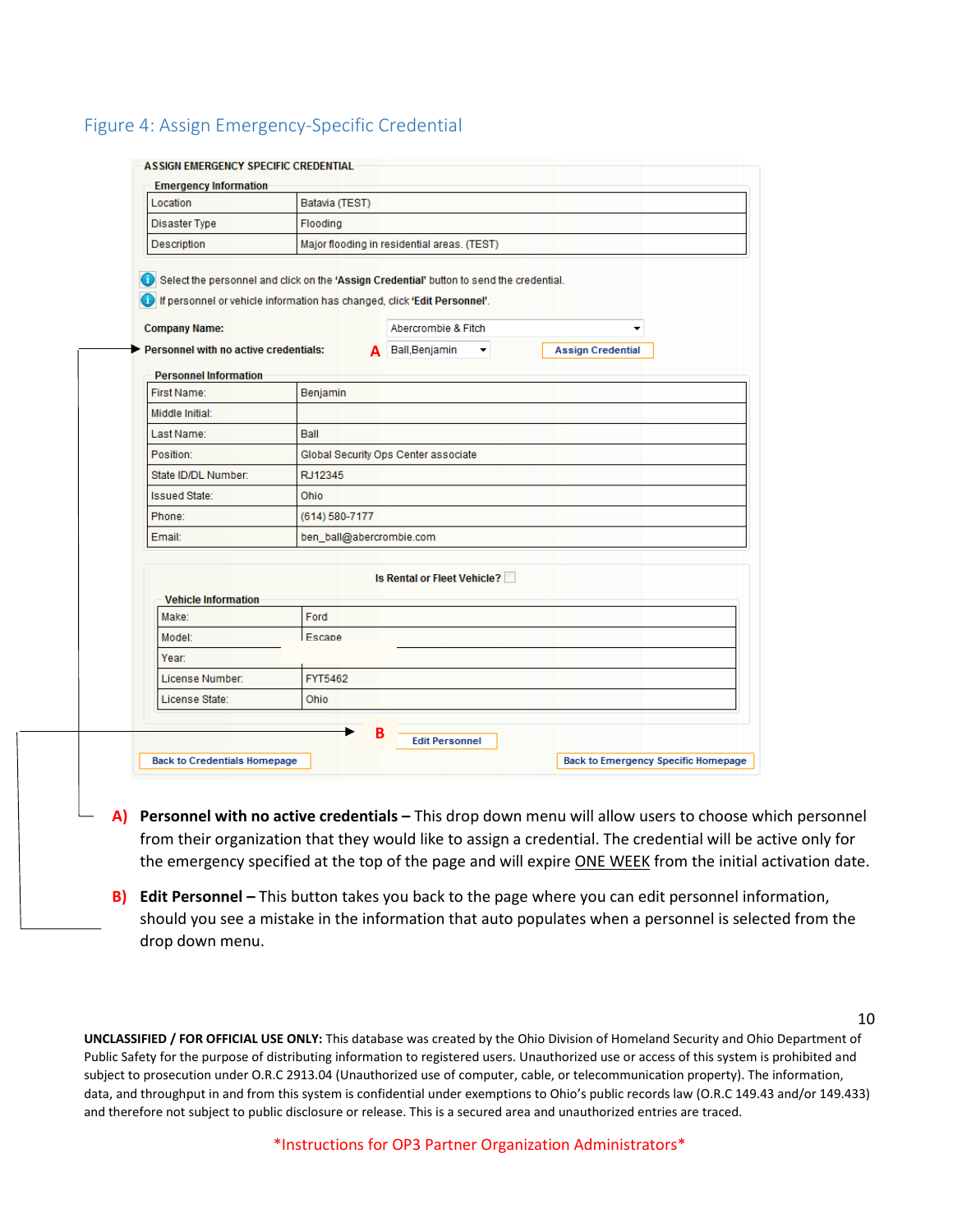## <span id="page-10-0"></span>Deactivating Personnel:

Select **Personnel** from the menu on the left hand side of the screen.

- Click the pencil in the "Edit" column, **inducts** next to the desired personnel.
- At bottom of the screen where it says "*Status"* select the "*Deactivate This Personnel"* option.
- Confirm that you wish to save by selecting "*OK*" in the first pop up and "*Close*" in the second window that follows.

**\****See Figure 2 Editing Personnel.* 

#### <span id="page-10-1"></span>Deactivating Emergency Specific Credential:

Select **Emergency Specific Credentials** from the menu on the left hand side of the screen.

- Select "*Detail"* next to the desired personnel.
- In the "*Credential Information"* box select the *"Deactivate Credential"* option.
- Confirm that you wish to save by selecting "*OK*" in the first pop up and "*Close*" in the second window that follows.

**UNCLASSIFIED / FOR OFFICIAL USE ONLY:** This database was created by the Ohio Division of Homeland Security and Ohio Department of Public Safety for the purpose of distributing information to registered users. Unauthorized use or access of this system is prohibited and subject to prosecution under O.R.C 2913.04 (Unauthorized use of computer, cable, or telecommunication property). The information, data, and throughput in and from this system is confidential under exemptions to Ohio's public records law (O.R.C 149.43 and/or 149.433) and therefore not subject to public disclosure or release. This is a secured area and unauthorized entries are traced.

11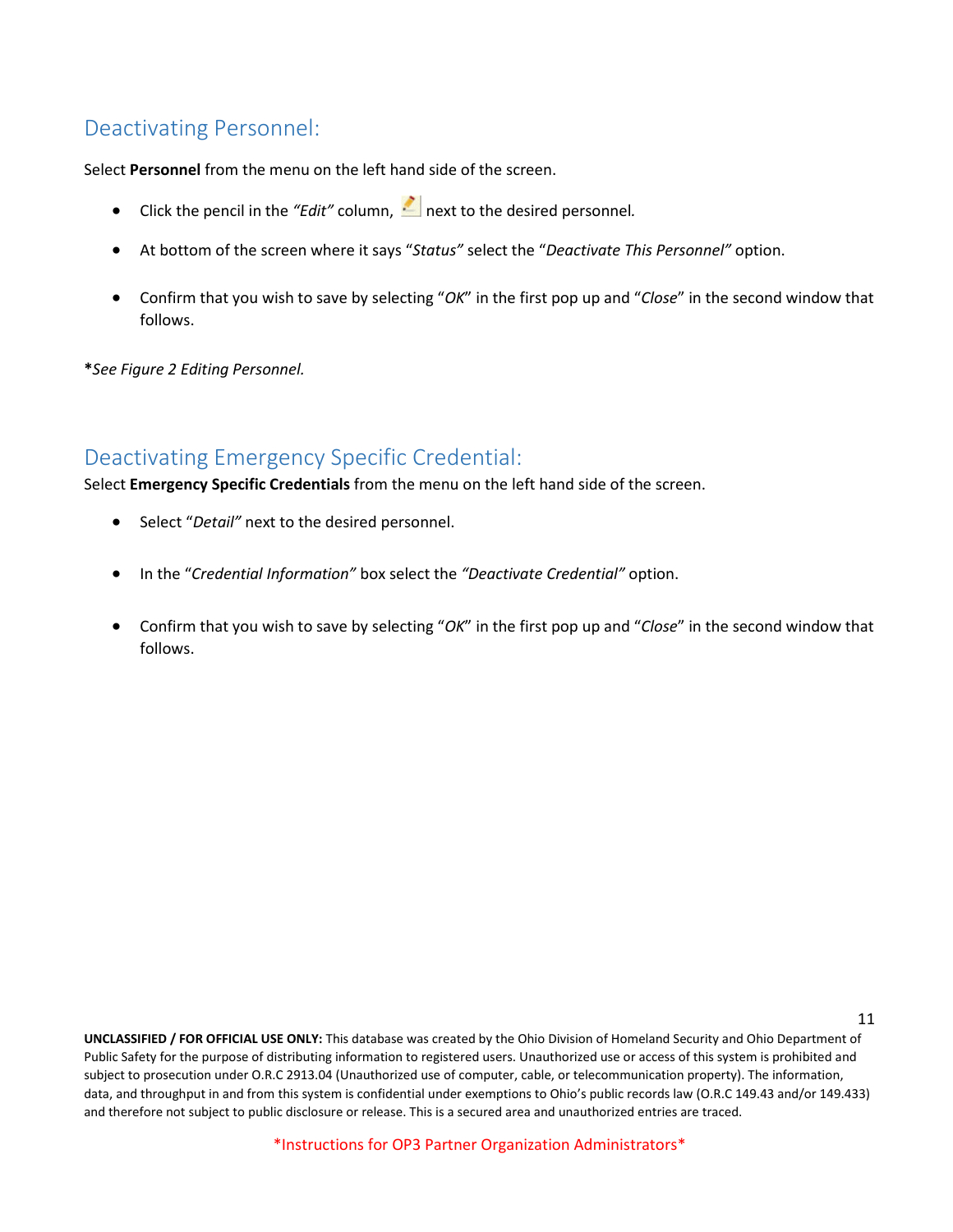#### <span id="page-11-0"></span>Figure 6: Deactivating an Emergency Specific Credential

| <b>CREDENTIALS HOMEPAGE</b>                                                 |                    |                                                                                                                                                                   |                          | Page 1: Emergency Specific Credential Homepage |                         |                |                              |       |  |
|-----------------------------------------------------------------------------|--------------------|-------------------------------------------------------------------------------------------------------------------------------------------------------------------|--------------------------|------------------------------------------------|-------------------------|----------------|------------------------------|-------|--|
| <b>Emergency Information</b>                                                |                    |                                                                                                                                                                   |                          |                                                |                         |                |                              |       |  |
| Location                                                                    | Dayton             |                                                                                                                                                                   |                          |                                                |                         |                |                              |       |  |
| Disaster Type                                                               |                    | Flooding                                                                                                                                                          |                          |                                                |                         |                |                              |       |  |
| Description                                                                 |                    | Dayton Flooding                                                                                                                                                   |                          |                                                |                         |                |                              |       |  |
| <b>Status</b>                                                               | Active             |                                                                                                                                                                   |                          |                                                |                         |                |                              |       |  |
|                                                                             |                    | Click on the 'Assign Credential' button to distribute a credential for a selected personnel.<br>Click on the 'Details' button to Deactivate an active credential. | <b>Assign Credential</b> |                                                |                         |                |                              |       |  |
| <b>Currently Assigned Credentials</b>                                       |                    |                                                                                                                                                                   |                          |                                                |                         |                |                              |       |  |
| Company                                                                     | <b>First Name</b>  |                                                                                                                                                                   | <b>Last Name</b>         |                                                | <b>Status</b>           |                |                              |       |  |
| <b>Kroger Company</b>                                                       | Johnson            |                                                                                                                                                                   | George                   |                                                | Active                  | <b>Details</b> | View                         | Email |  |
| <b>Total Credentials: (1)</b>                                               |                    |                                                                                                                                                                   |                          |                                                |                         |                |                              |       |  |
| <b>ASSIGN EMERGENCY SPECIFIC CREDENTIAL</b><br><b>Emergency Information</b> |                    |                                                                                                                                                                   |                          |                                                |                         |                |                              |       |  |
| Location                                                                    | Dayton             |                                                                                                                                                                   |                          |                                                |                         |                |                              |       |  |
| Disaster Type                                                               |                    | Flooding                                                                                                                                                          |                          |                                                |                         |                |                              |       |  |
| Description                                                                 |                    | Dayton Flooding                                                                                                                                                   |                          |                                                |                         |                |                              |       |  |
| <b>Company Name:</b>                                                        |                    | <b>Kroger Company</b>                                                                                                                                             |                          |                                                | $\overline{\mathbf{v}}$ |                |                              |       |  |
| <b>Credential Information</b>                                               |                    |                                                                                                                                                                   |                          |                                                |                         |                |                              |       |  |
|                                                                             |                    |                                                                                                                                                                   |                          |                                                |                         |                | <b>Deactivate Credential</b> |       |  |
|                                                                             |                    |                                                                                                                                                                   |                          |                                                |                         |                |                              | в     |  |
| Document No:                                                                | <b>Issue Date:</b> | <b>Expiration Date:</b>                                                                                                                                           | Status:                  | <b>Issued By:</b>                              | Deactivated By:         |                | Deactivation Date:           |       |  |
| 2015EPCS-000001                                                             | 11/25/2015         | 12/2/2015                                                                                                                                                         | Active                   | Pierce Bryant                                  |                         |                |                              |       |  |
|                                                                             |                    |                                                                                                                                                                   |                          |                                                |                         |                |                              |       |  |
| <b>Personnel Information</b>                                                |                    |                                                                                                                                                                   |                          |                                                |                         |                |                              |       |  |
| First Name:                                                                 |                    | Johnson                                                                                                                                                           |                          |                                                |                         |                |                              |       |  |
| Middle Initial:                                                             |                    |                                                                                                                                                                   |                          |                                                |                         |                |                              |       |  |
| Last Name:                                                                  | George             |                                                                                                                                                                   |                          |                                                |                         |                |                              |       |  |
| Position:                                                                   |                    |                                                                                                                                                                   |                          |                                                |                         |                |                              |       |  |
| State ID/DL Number:                                                         |                    | <b>TK1234</b>                                                                                                                                                     |                          |                                                |                         |                |                              |       |  |
| <b>Issued State:</b>                                                        | Ohio               |                                                                                                                                                                   |                          |                                                |                         |                |                              |       |  |
| Phone:                                                                      |                    | $(111) 111 - 1111$                                                                                                                                                |                          |                                                |                         |                |                              |       |  |

- **A) Details –** This link will take you to page 2 in order to complete the Emergency Specific Credential deactivation.
- **B) Deactivate Credential –** This link will deactivate the credential for the selected personnel. Once the personnel's credential is deactivated for this emergency specific event, they cannot be reassigned to this emergency.

**UNCLASSIFIED / FOR OFFICIAL USE ONLY:** This database was created by the Ohio Division of Homeland Security and Ohio Department of Public Safety for the purpose of distributing information to registered users. Unauthorized use or access of this system is prohibited and subject to prosecution under O.R.C 2913.04 (Unauthorized use of computer, cable, or telecommunication property). The information, data, and throughput in and from this system is confidential under exemptions to Ohio's public records law (O.R.C 149.43 and/or 149.433) and therefore not subject to public disclosure or release. This is a secured area and unauthorized entries are traced.

\*Instructions for OP3 Partner Organization Administrators\*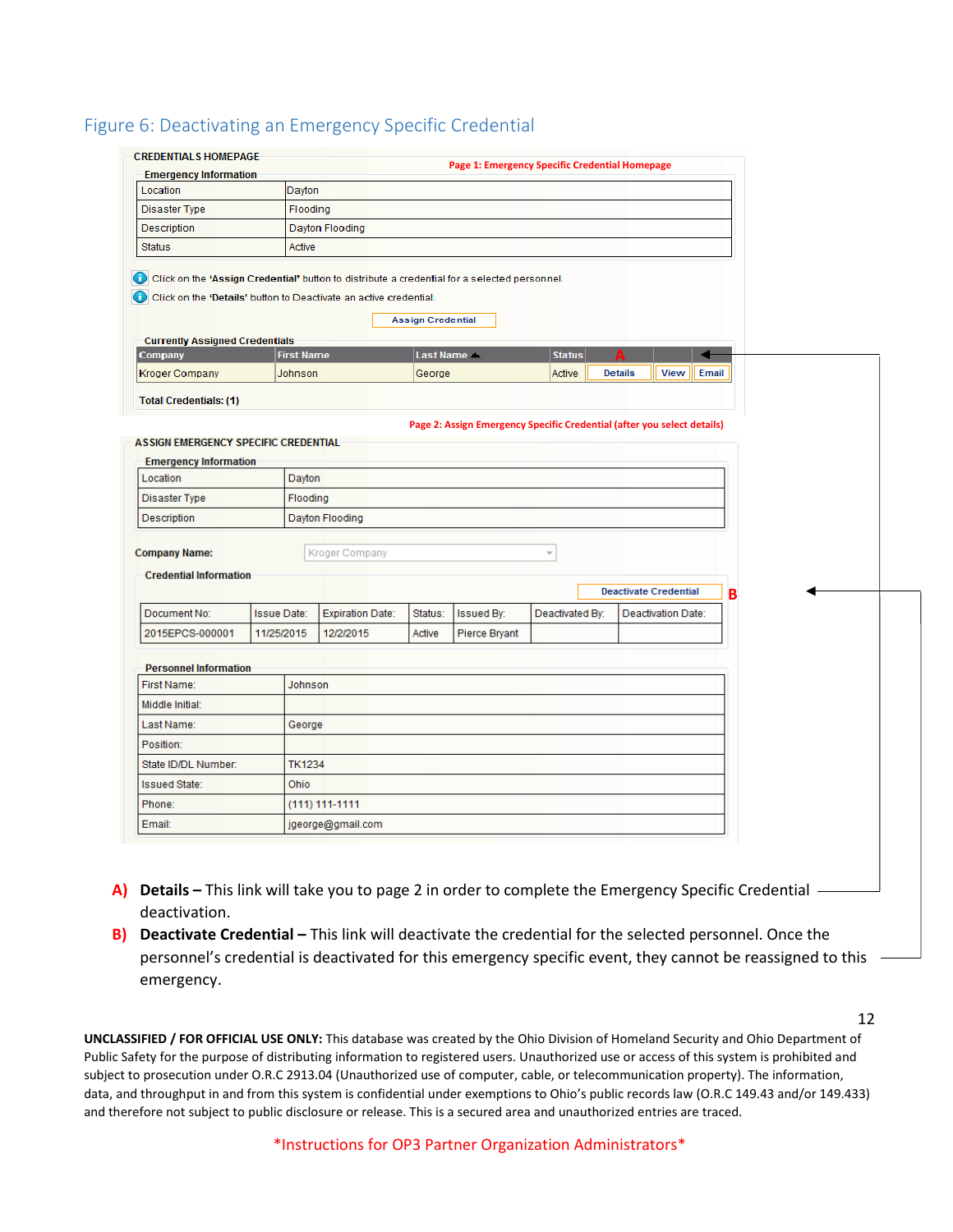## <span id="page-12-0"></span>Renewing Emergency-Specific Credentials

**Emergency-Specific Credentials** last until July 1, 2020 during Ohio Homeland Security's COVID-19 response. This will be reassessed prior to July 1.

- OP3 Local Administrators are responsible for renewing credentials, when they have expired.
	- o New credentials can be administered to personnel after a credential has expired.
	- o No individual can have two active credentials at the same time.
- Users with expired Multi-Emergency Credentials are only able to apply for Emergency-Specific Credentials, at this time.
- *Please check your email frequently for personnel updates regarding the Governor's Stay at Home Order.*

**UNCLASSIFIED / FOR OFFICIAL USE ONLY:** This database was created by the Ohio Division of Homeland Security and Ohio Department of Public Safety for the purpose of distributing information to registered users. Unauthorized use or access of this system is prohibited and subject to prosecution under O.R.C 2913.04 (Unauthorized use of computer, cable, or telecommunication property). The information, data, and throughput in and from this system is confidential under exemptions to Ohio's public records law (O.R.C 149.43 and/or 149.433) and therefore not subject to public disclosure or release. This is a secured area and unauthorized entries are traced.